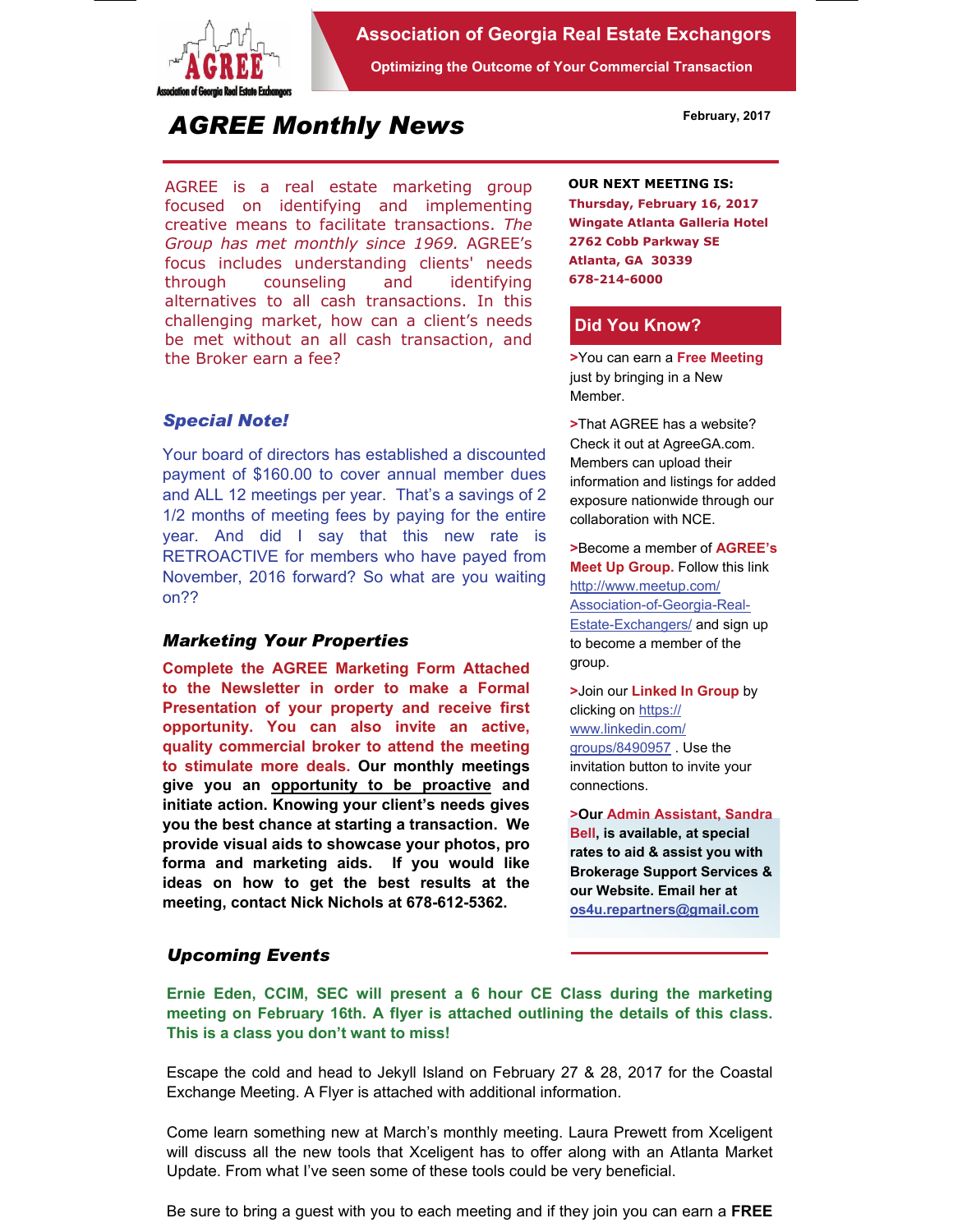**MEETING!** Increase membership and save money...a win-win for all!

If you would like to place an event here, or request further information, please contact Nick Nichols at 678-612-5362 or nnichols@mindspring.com

Be sure to bring a guest with you to each meeting and if they join you can earn a **FREE** 

*ATTENTION ALL MEMBERS!* If you have had changes in your information (phone number, email, etc.) please email Jim McKechnie at jim@georgiacommercialbroker.com

# *THE AGREE FEBRUARY MEETING AGENDA*

**When:** Thursday, February 16, 2017

**Where: Wingate Atlanta Galleria Hotel, 2762 Cobb Parkway, SE, Atlanta 30339.** I-285 West to Hwy. 41 (Cobb Parkway). The ramp dead ends into Hwy. 41. Turn Right on Hwy. 41 for 100 yards, then left on Spring Rd. The Hotel is on the left, a 4 Story building. Click this link http:// www.mapquest.com/us/georgia/hotels-motel-atlanta/wingate-bywindham-atlantagalleria-center-269976512

**Cost:** JUST \$10 or \$25 for guests (guests who join will receive a \$15 credit toward annual dues). Members who bring a guest, if the guest joins, your meeting is FREE. Annual Membership dues are \$75. Associate Membership (attorneys, lenders, appraisers, etc.) due are \$125. Dues can be paid on site, or mailed to AGREE Board of Directors, c/o Atlanta Board of Realtors, 5784 Lake Forrest Drive, Atlanta, GA 30328. AGREE accepts credit cards presented at the meeting.

- **8:00-8:45:** A free breakfast served until 8:45 am. So get there early to partake with other AGREE folks. Start a transaction and network, then register for the meeting and enjoy another cup of coffee and/or breakfast roll.
- **8:45-8:55:** A brief session will be taught (for new attendees, or not so new attendees) on "How to Participate and Succeed in a Marketing Session."

**9:00-12.00:** Marketing Session. New Sessions to Create Transactions. Verbal and Written Haves and Wants, Formal Presentations, Suggestions from Attendees on Creating Transactions, Cash and Mortgages available for deals. Tools to help you do business. Enter your properties on the AGREE WEBSITE. You can use that info during the marketing meeting. It's a great tool for AGREE members, so take advantage of it. It's FREE.

- **12:00-12:30: Our own Ernie Eden will be teaching a 3 Hr. CE class on "Building Powerful Transactions That Close — Effective Marketing and Transaction Making". Don't miss this opportunity and bring a fellow Realtor. Flyer is attached for additional information.**
- **12:30-1:00: A free lunch will be provided.** This is a great time to talk about potential deals, continue your transaction discussions from breakfast or just find out something you did not know about others at your table. This opportunity is really more important than one might think.
- **1:00-2:00:** Additional marketing, brainstorming and problem solving.

**The Group only gets together once a month. Use the POWER of the Group to help YOU solve needs and issues.**